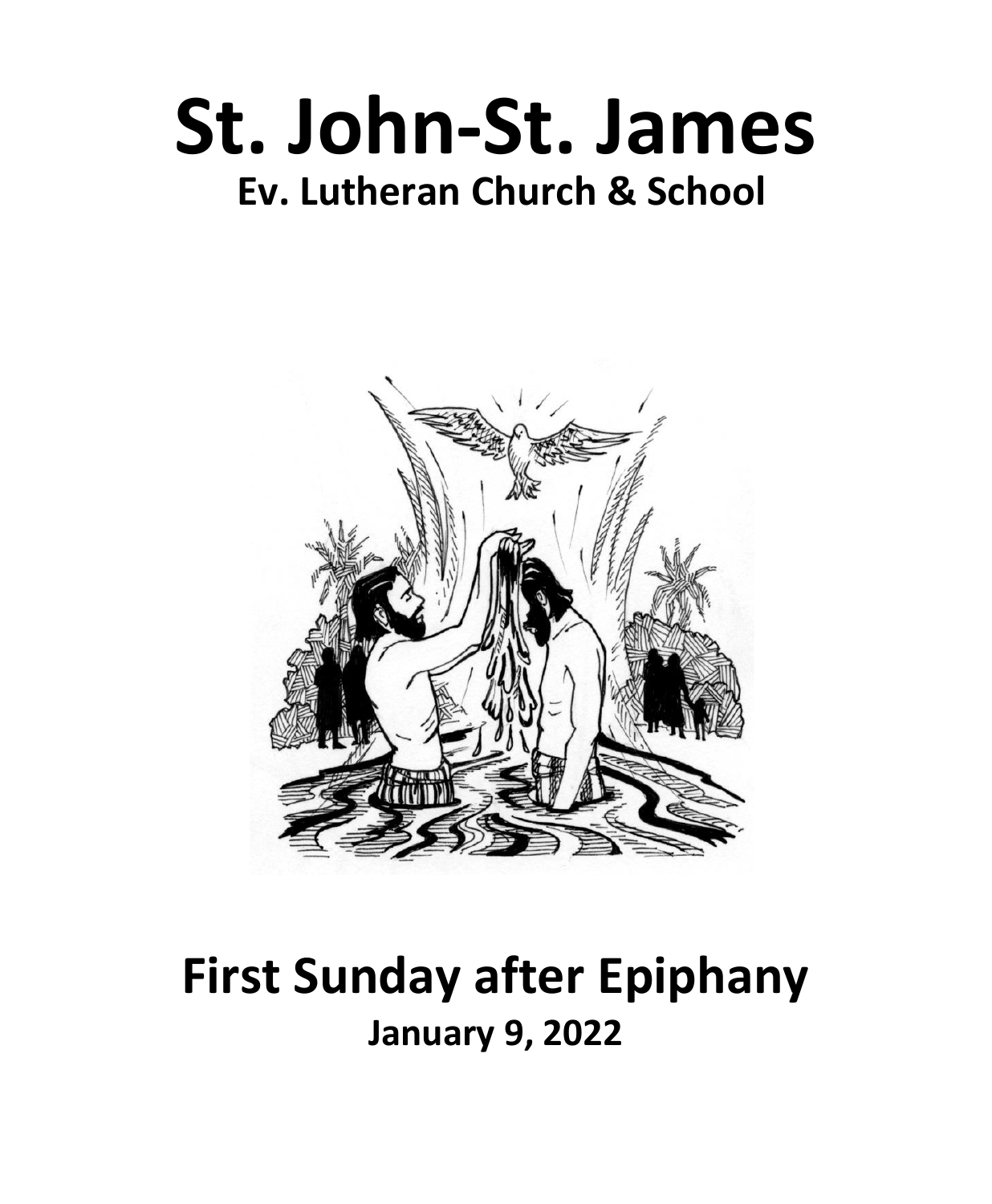

# **First Sunday after Epiphany**

**January 9, 2022** 

WELCOME *Anointing Uncovered—Appearances can Deceive*

**Opening Hymn: O** Gracious Lord, with Love Draw Near Christian Worship, Hymn # 693 Verse 1  **O gracious Lord, with love draw near To these, your children gathered here; The Spirit's gift in them renew, The gift of faith that clings to you.** Verse 2 **Sustain the work you have begun In these united to your Son, For in that pure baptismal flood They have been cleansed by Jesus' blood.** Verse 4  **Lord, keep them firm in their intent To you, your Word, and sacrament. O make them bold, their faith to share, And make them strong, their cross to bear.** Verse 5 **O Father, grant that by your grace They may your will each day embrace, With fruits of faith their lives now bless, Till they at death your name confess.**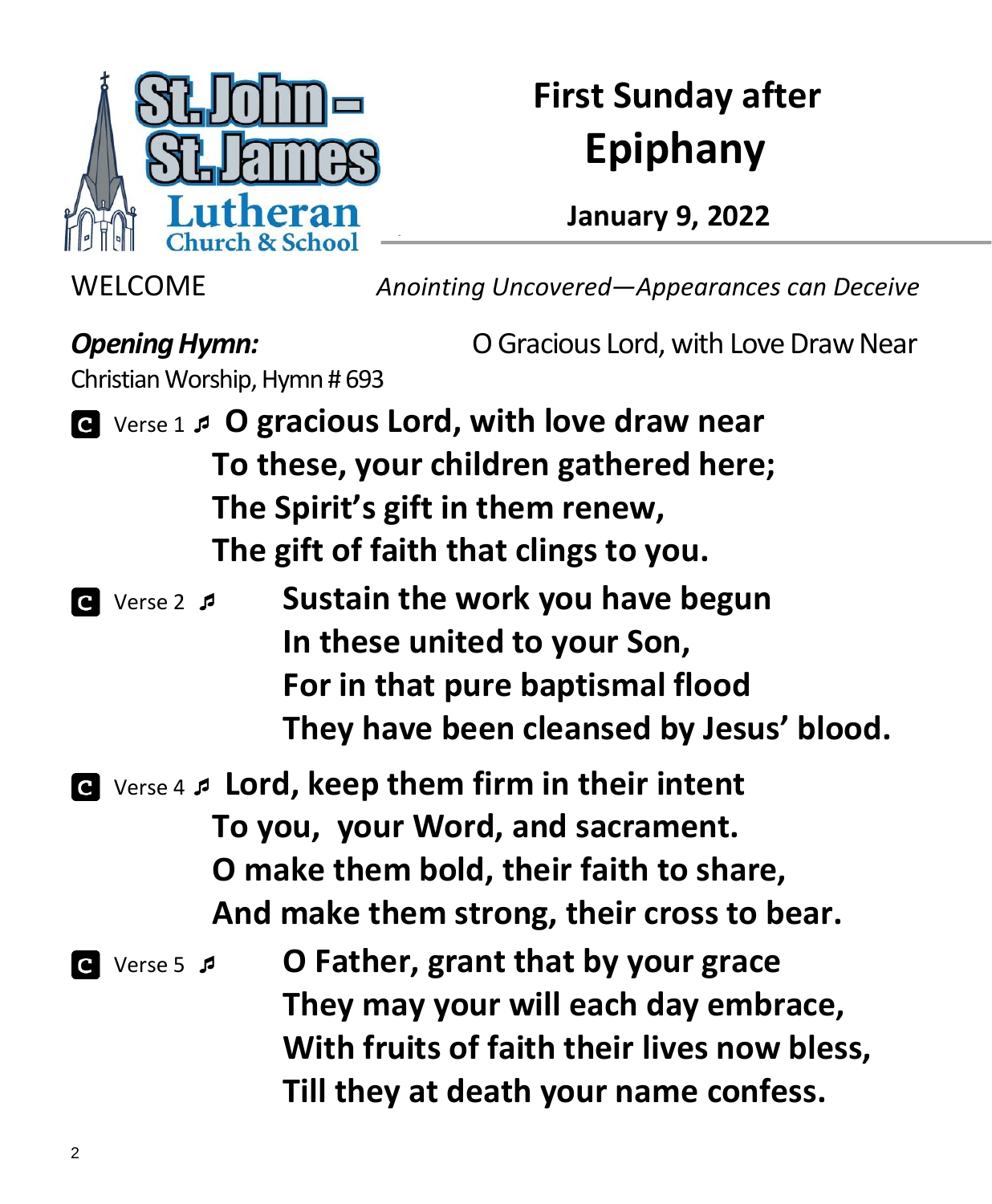#### *PLEASE STAND* INVOCATION

- The grace of our Lord Jesus Christ and the love of God and the  $\lceil \mathbf{M} \rceil$ fellowship of the Holy Spirit be with you.
- $\overline{c}$ **And also with you.**

# CONFESSION OF SINS

- God invites us to come into his presence and worship him with  $\boxed{\text{M}}$ humble and penitent hearts. Therefore, let us acknowledge our sinfulness and ask him to forgive us.
- **C Holy and merciful Father, I confess that I am by nature sinful, and that I have disobeyed you in my thoughts, words, and actions. I have done what is evil and failed to do what is good. For this I deserve your punishment both now and in eternity. But I am truly sorry for my sins, and trusting in my Savior Jesus Christ, I pray: Lord, have mercy on me, a sinner.**
- God our heavenly Father, has been merciful to us and has given his  $\lceil \text{M} \rceil$ only Son to be the atoning sacrifice for our sins. Therefore, as a called servant of Christ and by his authority, I forgive you all your sins in the name of the Father and of the Son and of the Holy Spirit.

**C Amen.**

### LORD, HAVE MERCY

- For all that we need in life and for the wisdom to use all your gifts  $\lceil \text{M} \rceil$ with gratitude and joy, hear our prayer, O Lord.
- $\overline{c}$ **Lord, have mercy.**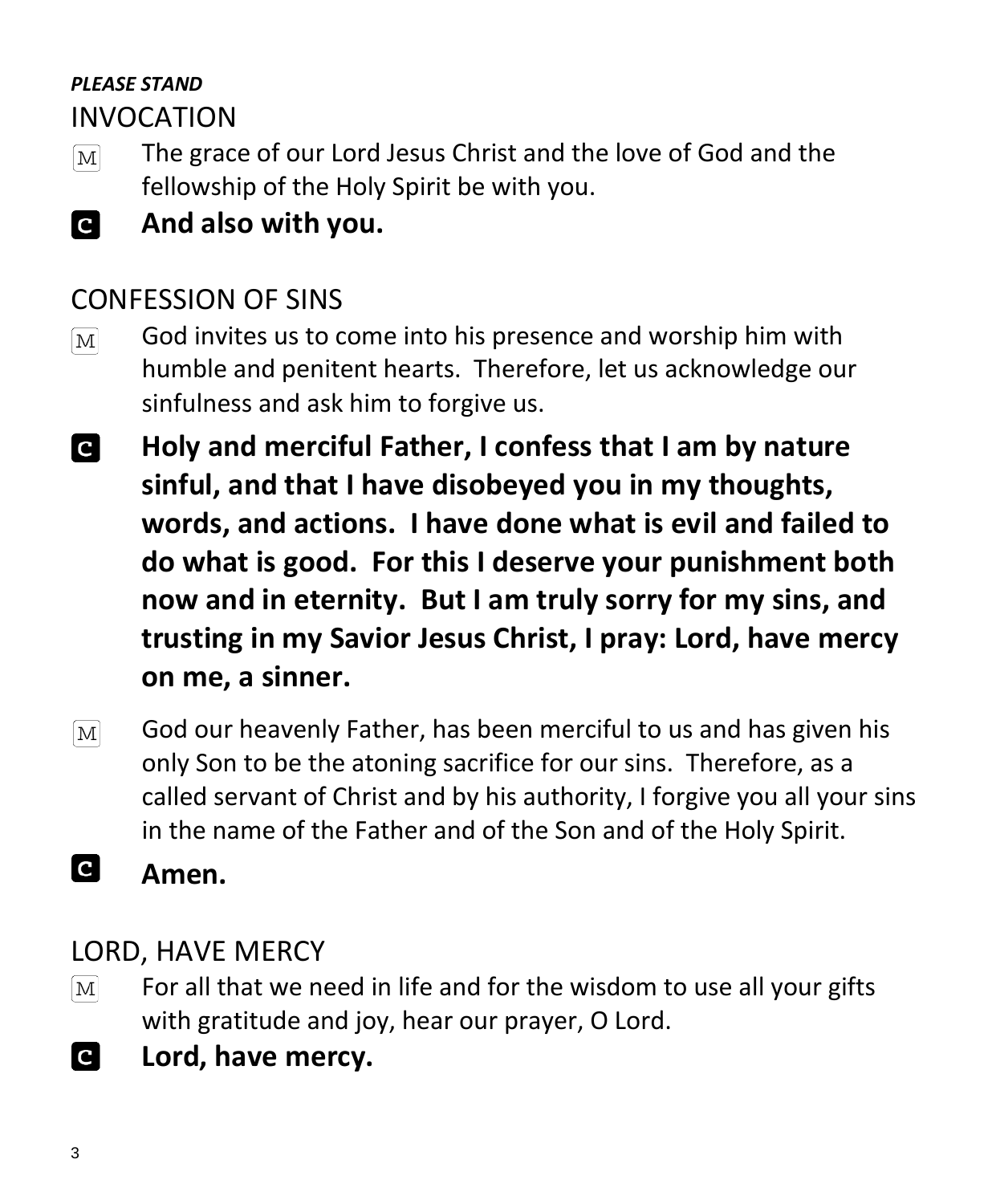- For the steadfast assurance that nothing can separate us from your  $\lceil \text{M} \rceil$ love and for the courage to stand firm against the assaults of Satan and every evil, hear our prayer, O Christ.
- **C Christ, have mercy.**
- For the well-being of your holy Church in all the world and for those  $\lceil \text{M} \rceil$ who offer here their worship and praise, hear our prayer, O Lord.

#### **C Lord, have mercy.**

Merciful God, maker and preserver of life, uphold us by your power  $\lceil \text{M} \rceil$ and keep us in your tender care:

**C Amen.**

# GLORY TO GOD

The works of the Lord are great and glorious; his name is worthy of praise.  $\lvert\mathrm{M}\rvert$ 

Verse 1

  **O Jesus so sweet, O Jesus so mild! For sinners you became a child. You came from heaven to fulfill Your Father's just and holy will. O Jesus so sweet, O Jesus so mild!**

 Verse 2  **O Jesus so sweet, O Jesus so mild! With God we now are reconciled. You have for all the ransom paid, Your Father's righteous anger stayed. O Jesus so sweet, O Jesus so mild!** (CW #540)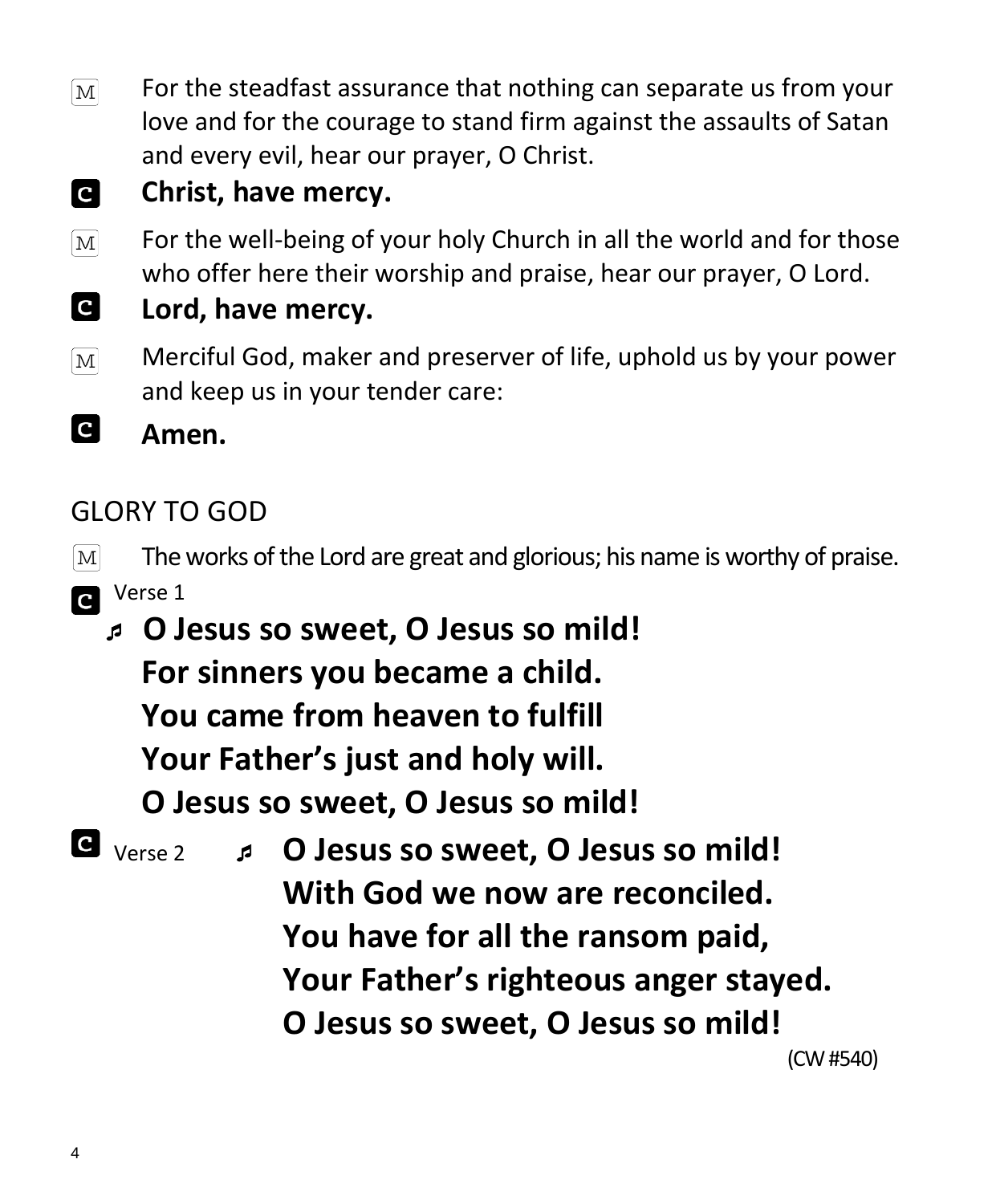# **PRAYER OF THE DAY**

Father in heaven, at the baptism of Jesus in the River Jordan, you  $M$ proclaimed him your beloved Son and anointed him with the Holy Spirit. Keep us who are baptized into Christ faithful in our calling as your children, and make us heirs with him of everlasting life; through your Son, Jesus Christ, our Lord, who lives and reigns with you and the Holy Spirit, one God, now and forever.

# **Amen.**

*BE SEATED*

# *Old Testament Lesson* 1 Samuel 16:1-13

**16** The LORD said to Samuel, "How long will you mourn for Saul, since I have rejected him as king over Israel? Fill your horn with oil and be on your way; I am sending you to Jesse of Bethlehem. I have chosen one of his sons to be king."

**<sup>2</sup>** But Samuel said, "How can I go? If Saul hears about it, he will kill me." The LORD said, "Take a heifer with you and say, 'I have come to sacrifice to the LORD.' **<sup>3</sup>** Invite Jesse to the sacrifice, and I will show you what to do. You are to anoint for me the one I indicate."

**4** Samuel did what the LORD said. When he arrived at Bethlehem, the elders of the town trembled when they met him. They asked, "Do you come in peace?"

**5** Samuel replied, "Yes, in peace; I have come to sacrifice to the LORD. Consecrate yourselves and come to the sacrifice with me." Then he consecrated Jesse and his sons and invited them to the sacrifice. **<sup>6</sup>**When they arrived, Samuel saw Eliab and thought, "Surely the LORD's

anointed stands here before the LORD."

 *(Old Testament lesson continues on the next page.)*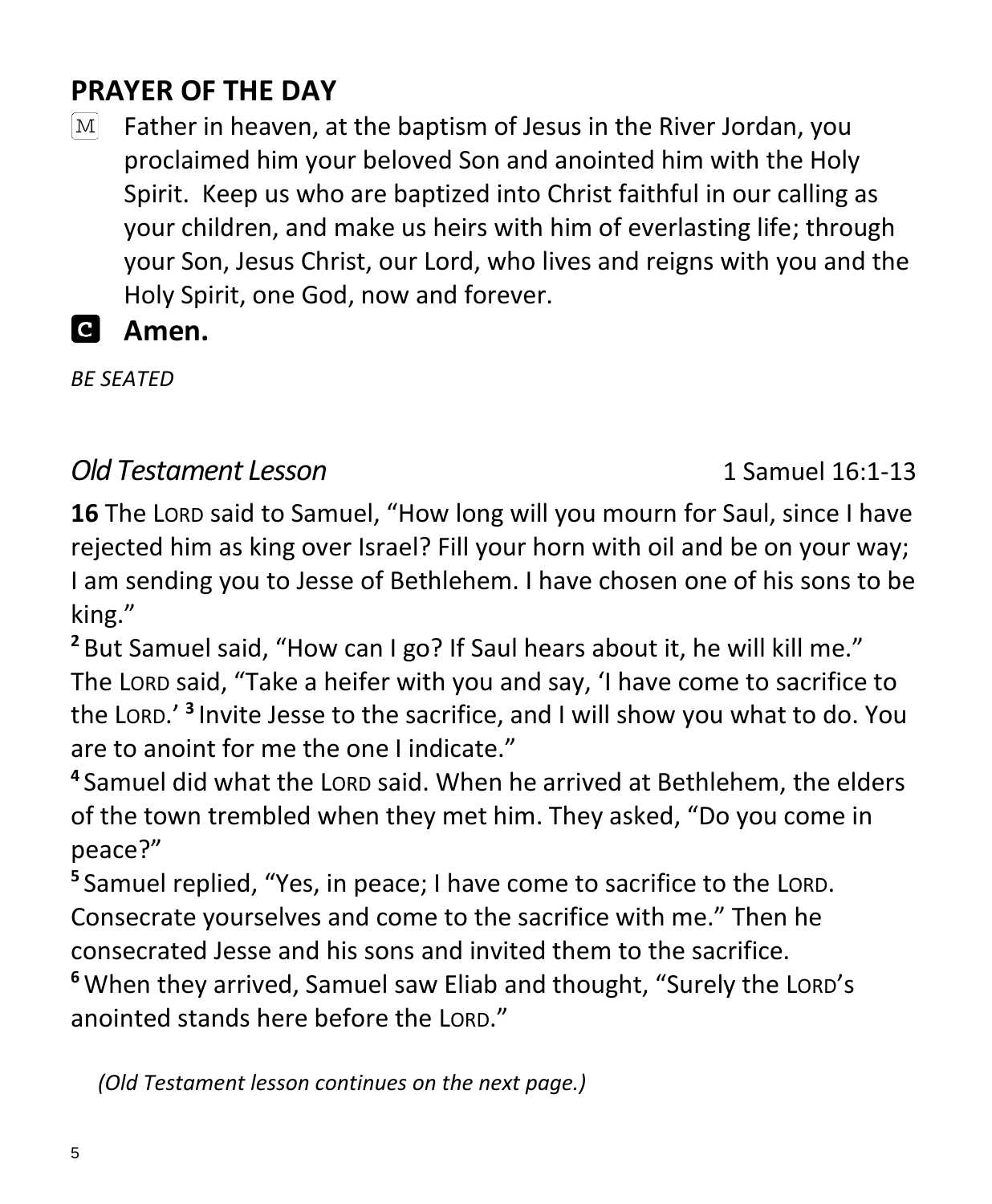**<sup>7</sup>** But the LORD said to Samuel, "Do not consider his appearance or his height, for I have rejected him. The LORD does not look at the things people look at. People look at the outward appearance, but the LORD looks at the heart."

**<sup>8</sup>** Then Jesse called Abinadab and had him pass in front of Samuel. But Samuel said, "The LORD has not chosen this one either." **<sup>9</sup>** Jesse then had Shammah pass by, but Samuel said, "Nor has the LORD chosen this one." **<sup>10</sup>** Jesse had seven of his sons pass before Samuel, but Samuel said to him, "The LORD has not chosen these." **<sup>11</sup>** So he asked Jesse, "Are these all the sons you have?"

"There is still the youngest," Jesse answered. "He is tending the sheep." Samuel said, "Send for him; we will not sit down until he arrives." **<sup>12</sup>** So he sent for him and had him brought in. He was glowing with health and had a fine appearance and handsome features.

Then the LORD said, "Rise and anoint him; this is the one."

**<sup>13</sup>** So Samuel took the horn of oil and anointed him in the presence of his brothers, and from that day on the Spirit of the LORD came powerfully upon David.

#### CONFESSION OF FAITH Nicene Creed

**We believe in one God, the Father, the Almighty, maker of heaven and earth, of all that is, seen and unseen.**

**We believe in one Lord, Jesus Christ, the only Son of God, eternally begotten of the Father, God from God, Light from Light, true God from true God, begotten, not made, of one being with the Father. Through him all things were made.** 

 *(Nicene Creed continues on the next page.)*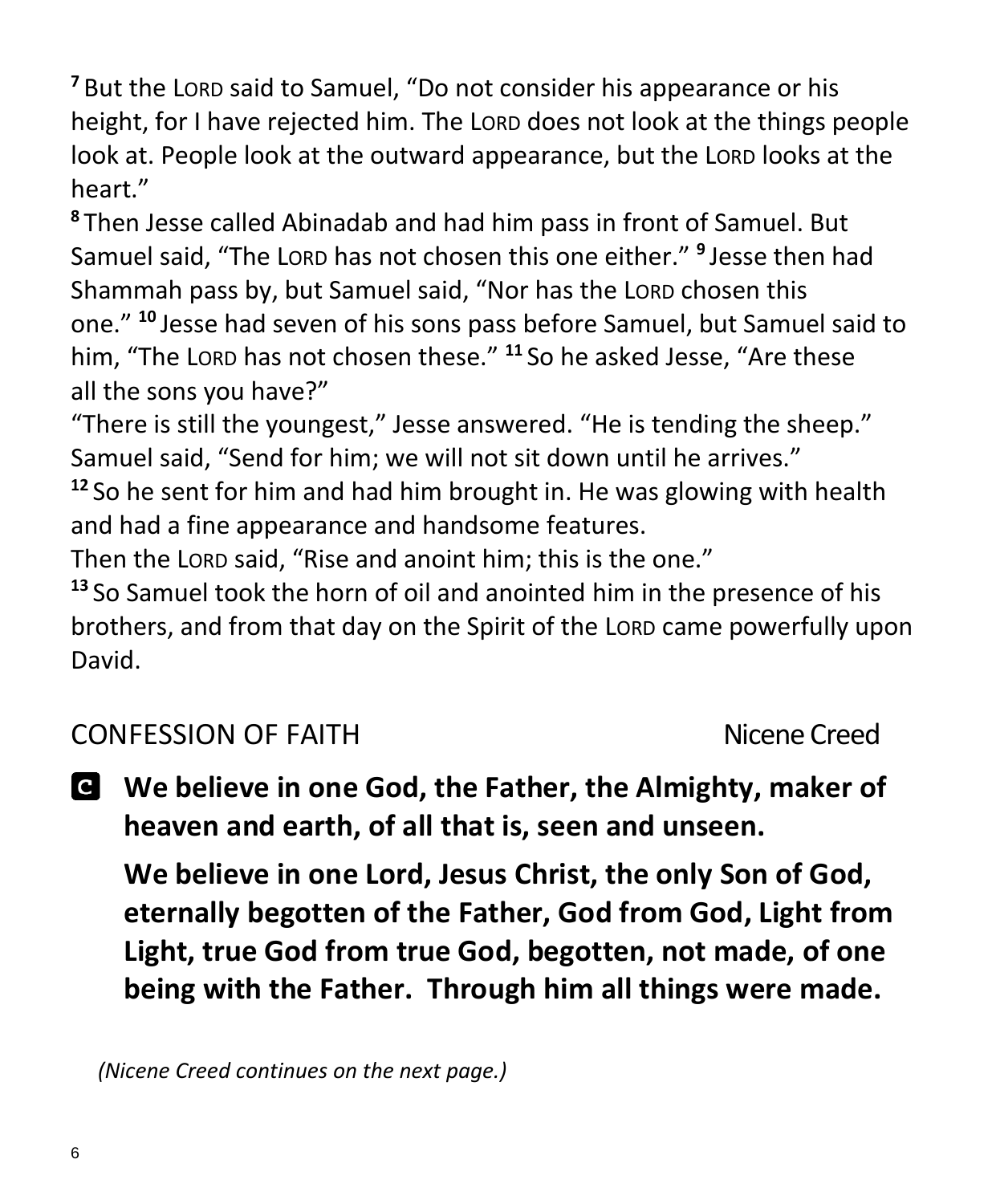**For us and for our salvation, he came down from heaven, was incarnate of the Holy Spirit and the virgin Mary, and became fully human. For our sake he was crucified under Pontius Pilate. He suffered death and was buried.** 

**On the third day he rose again in accordance with the Scriptures. He ascended into heaven and is seated at the right hand of the Father. He will come again in glory to judge the living and the dead, and his kingdom will have no end.**

**We believe in the Holy Spirit, the Lord, the giver of life, who proceeds from the Father and the Son, who in unity with the Father and the Son is worshiped and glorified, who has spoken through the prophets.** 

**We believe in one holy Christian and apostolic Church. We acknowledge one baptism for the forgiveness of sins. We look for the resurrection of the dead and the life of the world to come. Amen.**

#### *Epistle Lesson* **Titus 3:4-7**

**<sup>4</sup>** But when the kindness and love of God our Savior appeared, **<sup>5</sup>** he saved us, not because of righteous things we had done, but because of his mercy. He saved us through the washing of rebirth and renewal by the Holy Spirit, **<sup>6</sup>** whom he poured out on us generously through Jesus Christ our Savior, **<sup>7</sup>** so that, having been justified by his grace, we might become heirs having the hope of eternal life.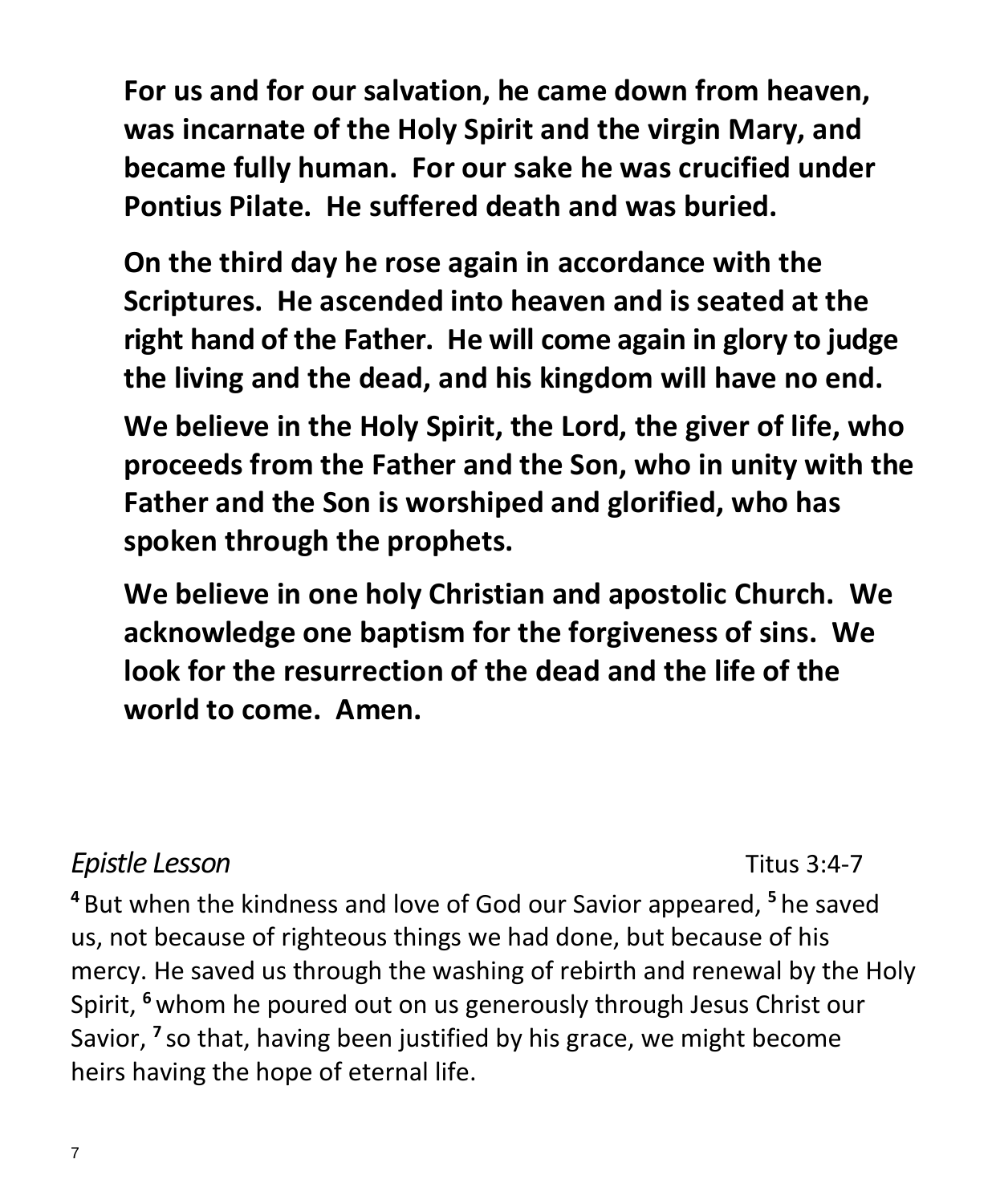Christian Worship, Hymn #377

- Verse 1 **To Jordan's river came our Lord, The Christ, whom heav'nly hosts adored, The God from God, the Light from Light, The Lord of glory, pow'r, and might.**
- Verse 2  **The Savior came to be baptized-The Son of God in flesh disguised-To stand beneath the Father's will And all his promises fulfill.**
	- Verse 3 **As Jesus in the Jordan stood And John baptized the Lamb of God, The Holy Spirit, heav'nly dove, Descended on him from above.**
- Verse <sup>4</sup>  **Then from God's throne with thund'rous sound Came God's own voice with words profound: "This is my Son," was his decree, "The one I love, who pleases me."**
	- Verse 5 **The Father's word, the Spirit's flight Anointed Christ in glorious sight As God's own choice, from Adam's fall To save the world and free us all.**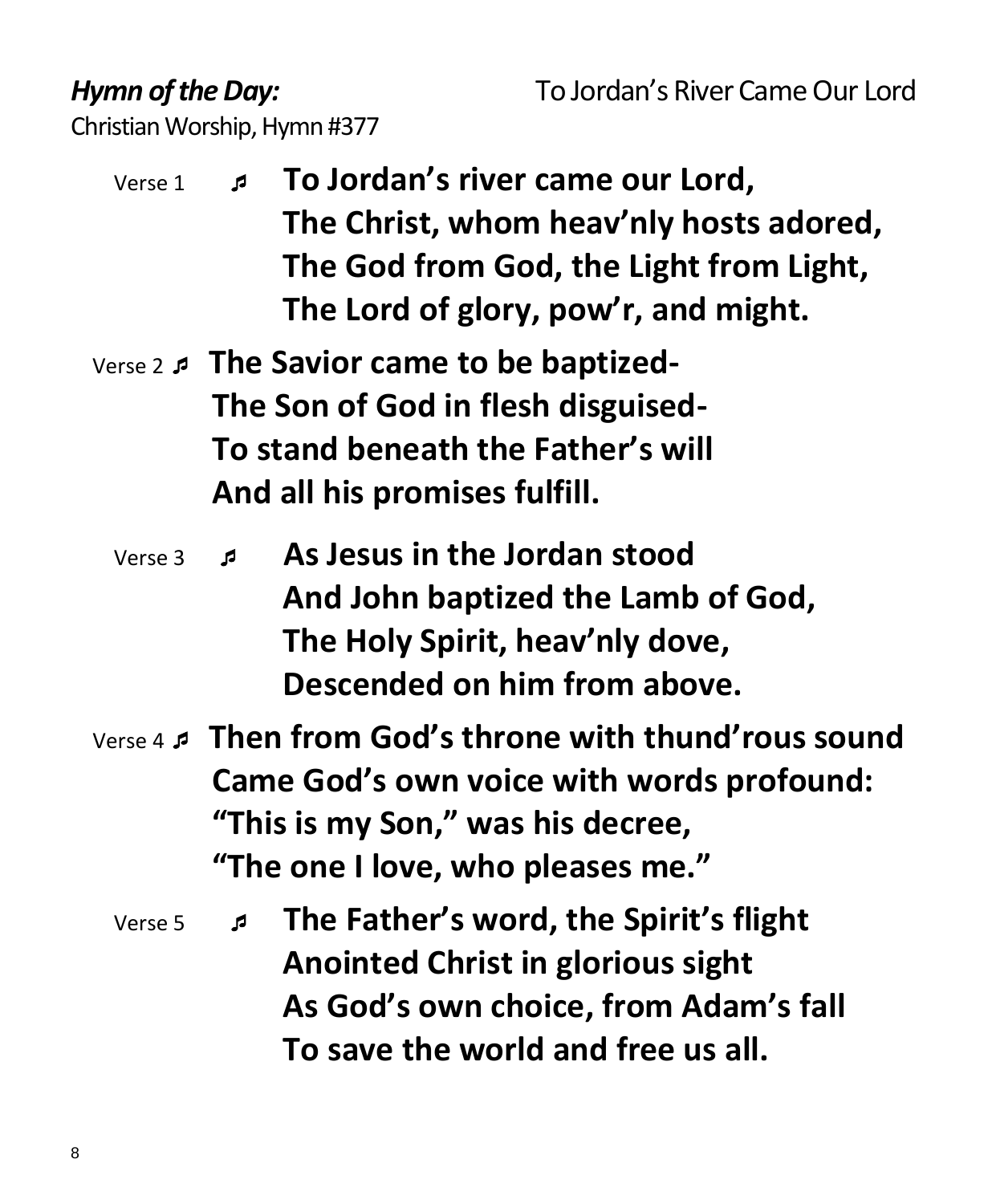MESSAGE Pastor Darin Aden

#### Luke 3:15-17,21-23 **"Jesus—an Undercover COP"**

1. John appeared to be the Messiah

2. Jesus was working "undercover"

3. Jesus' "cover" was blown

**<sup>15</sup>** The people were waiting expectantly and were all wondering in their hearts if John might possibly be the Messiah. **<sup>16</sup>** John answered them all, "I baptize you with water. But one who is more powerful than I will come, the straps of whose sandals I am not worthy to untie. He will baptize you with the Holy Spirit and fire. <sup>17</sup> His winnowing fork is in his hand to clear his threshing floor and to gather the wheat into his barn, but he will burn up the chaff with unquenchable fire."

**<sup>21</sup>**When all the people were being baptized, Jesus was baptized too. And as he was praying, heaven was opened **<sup>22</sup>** and the Holy Spirit descended on him in bodily form like a dove. And a voice came from heaven: "You are my Son, whom I love; with you I am well pleased."

**<sup>23</sup>**Now Jesus himself was about thirty years old when he began his ministry. He was the son, so it was thought, of Joseph,

# PRAYER OF THE CHURCH

 $\mathbf{M}$ Blessed are you, O Lord of heaven and earth. We praise and thank you for sending your Son, Jesus Christ, and we remember the great acts of love through which he has ransomed us from sin, death and the devil's power.

By his incarnation, he became one with us.

By his perfect life, he fulfilled your holy will.

By his innocent death, he overcame hell.

By his rising from the grave, he opened heaven.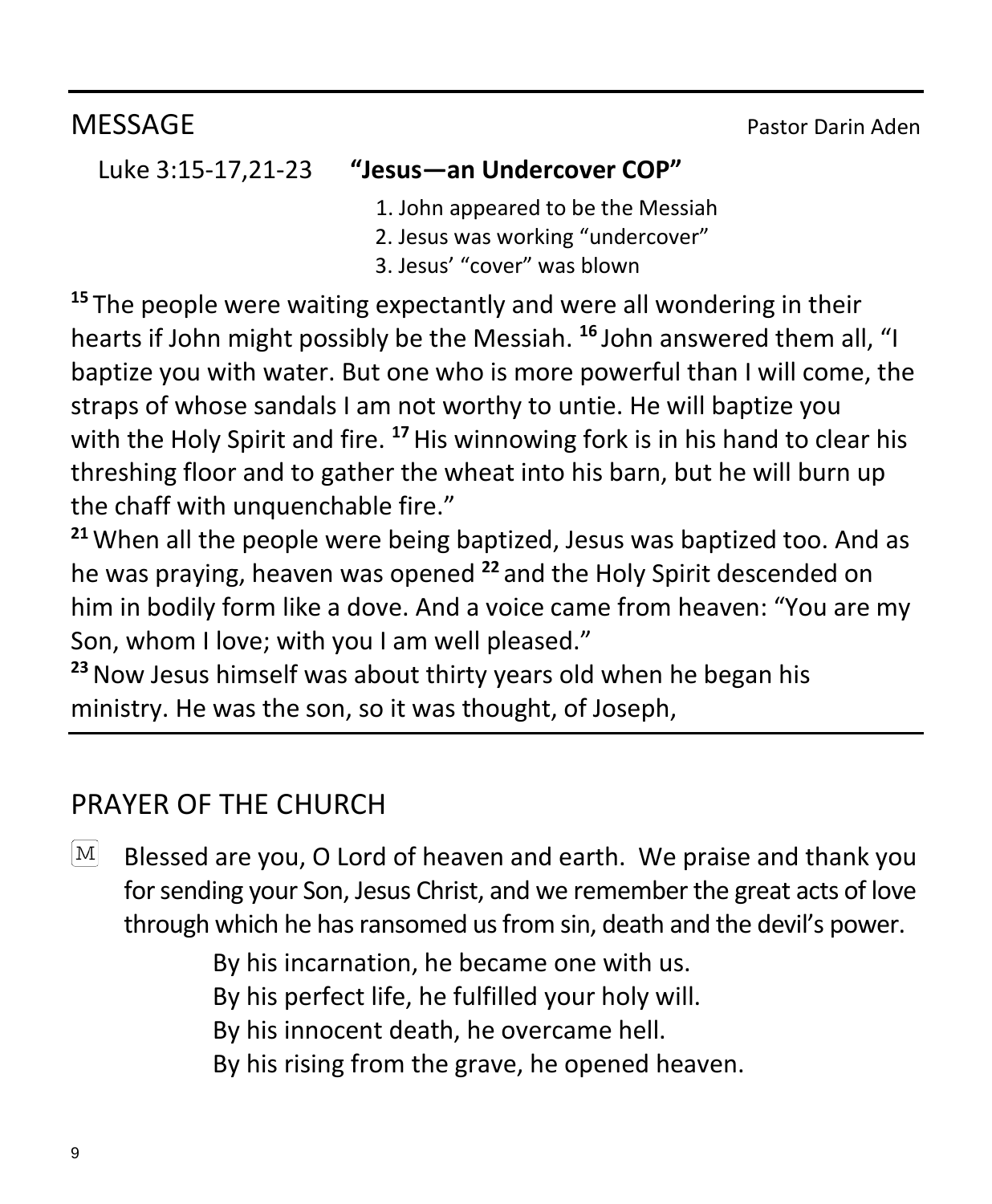Invited by your grace and instructed by your Word, we approach your table with repentant and joyful hearts. Strengthen us through Christ's body and blood, and preserve us in the true faith until we feast with him and all his ransomed people in glory everlasting.

 $\overline{c}$ **Amen.**

### LORD'S PRAYER

**Our Father who art in heaven, hallowed be thy name, thy kingdom come, thy will be done on earth as it is in heaven. Give us this day our daily bread; and forgive us our trespasses, as we forgive those who trespass against us; And lead us not into temptation, but deliver us from evil. For thine is the kingdom and the power and the glory forever and ever. Amen.**

#### WORDS OF INSTITUTION

Our Lord, Jesus Christ, on the night he was betrayed, took bread; and  $\lceil \mathbf{M} \rceil$ when he had given thanks, he broke it and gave it to his disciples, saying, "Take and eat; this is my body, which is given for you. Do this in remembrance of me."

Then he took the cup, gave thanks, and gave it to them saying, "Drink from it, all of you; this is my blood of the new covenant, which is poured out for you for the forgiveness of sins. Do this, whenever you drink it, in remembrance of me."

The peace of the Lord be with you always.

 $\mathbf{c}$ **Amen.**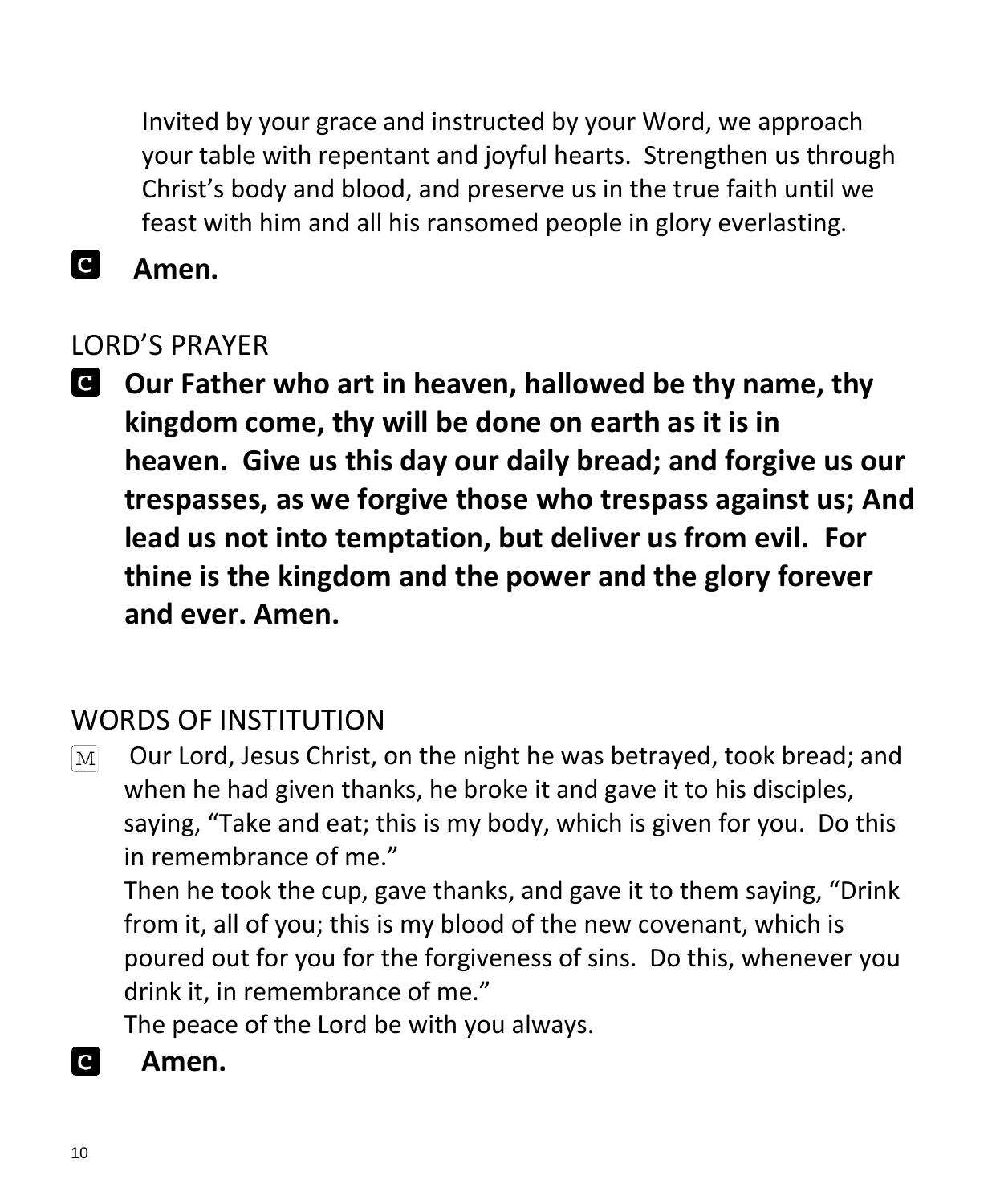#### **A PRAYER BEFORE COMMUNION**

Lord, I am not worthy to be a guest at your holy table. But you are a friend of the sinners, and you will not cast me out. This bread is your body, which bore my sins upon the tree. This wine is your blood, which purifies me from all guilt. At your invitation, I come rejoicing. Receive me, my Savior. Amen.

## GROUP BLESSING

*(After all those communing have received Lord's Supper, we conclude our celebration: )*

- Now may this true body and blood of our Lord and Savior Jesus Christ  $M<sup>2</sup>$ strengthen and preserve you in the true faith unto life everlasting.
- **C Amen.**

## THANKSGIVING PRAYER

- Blessed Lord, you have given us your Holy Scriptures for our learning.  $\boxed{\text{M}}$ May we so hear them, read, learn, and take them to heart, that being strengthened and comforted by your holy Word, we may cling to the blessed hope of everlasting life, through Jesus Christ, our Lord, who lives and reigns with you and the Holy Spirit, one God, now and forever.
- $\mathbf{C}$ **Amen.**

### BENEDICTION

Brothers and sisters, go in peace. Live in harmony with one another.  $|M|$ Serve the Lord with gladness.

The Lord bless you and keep you.

The Lord make his face shine on you and be gracious to you.

The Lord look on you with favor and give you peace.

 $\mathbf{C}$ **Amen.**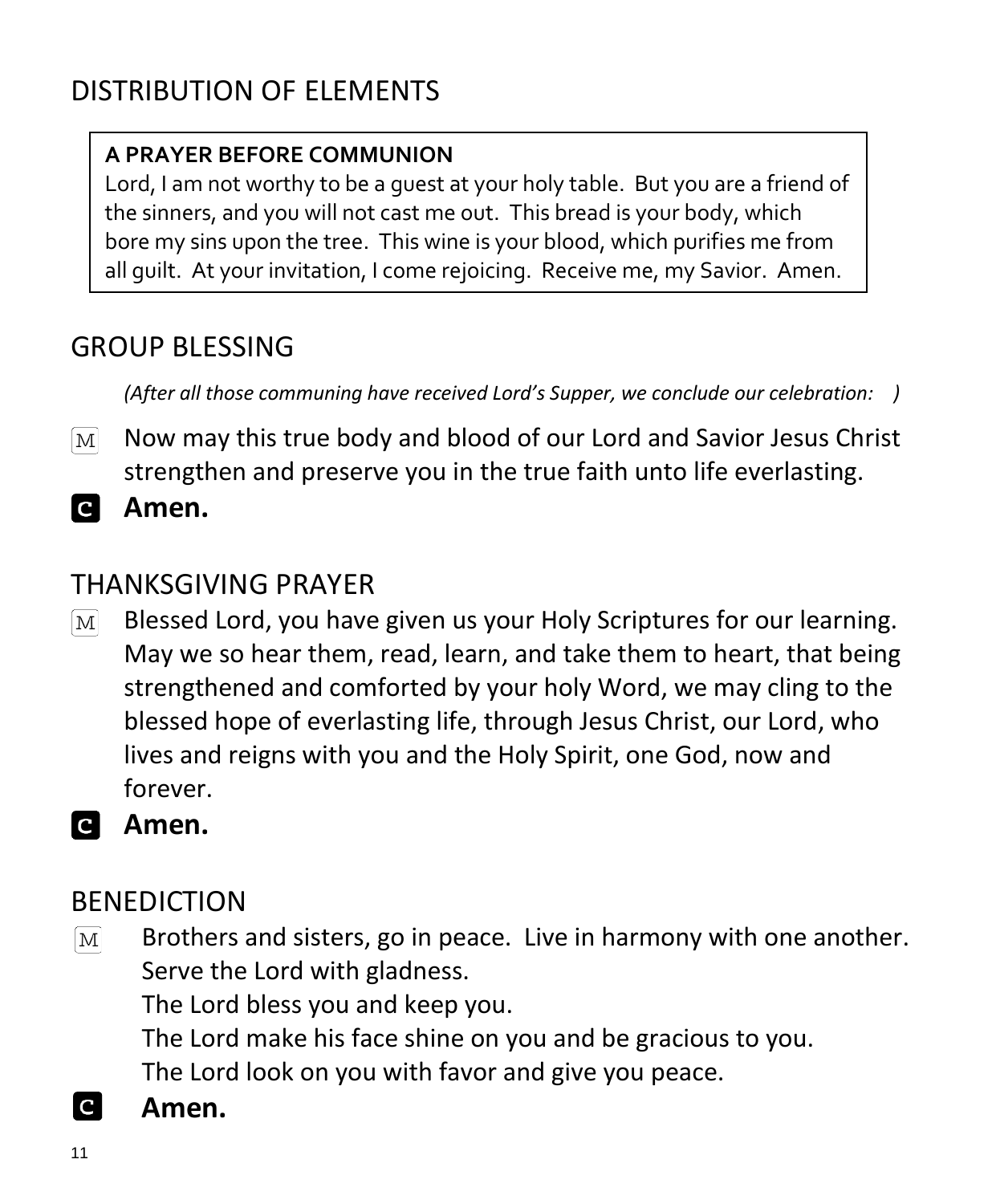*Closing Hymn:* Christ, Your Footprints through the Desert

Christian Worship Supplement, Hymn # 709

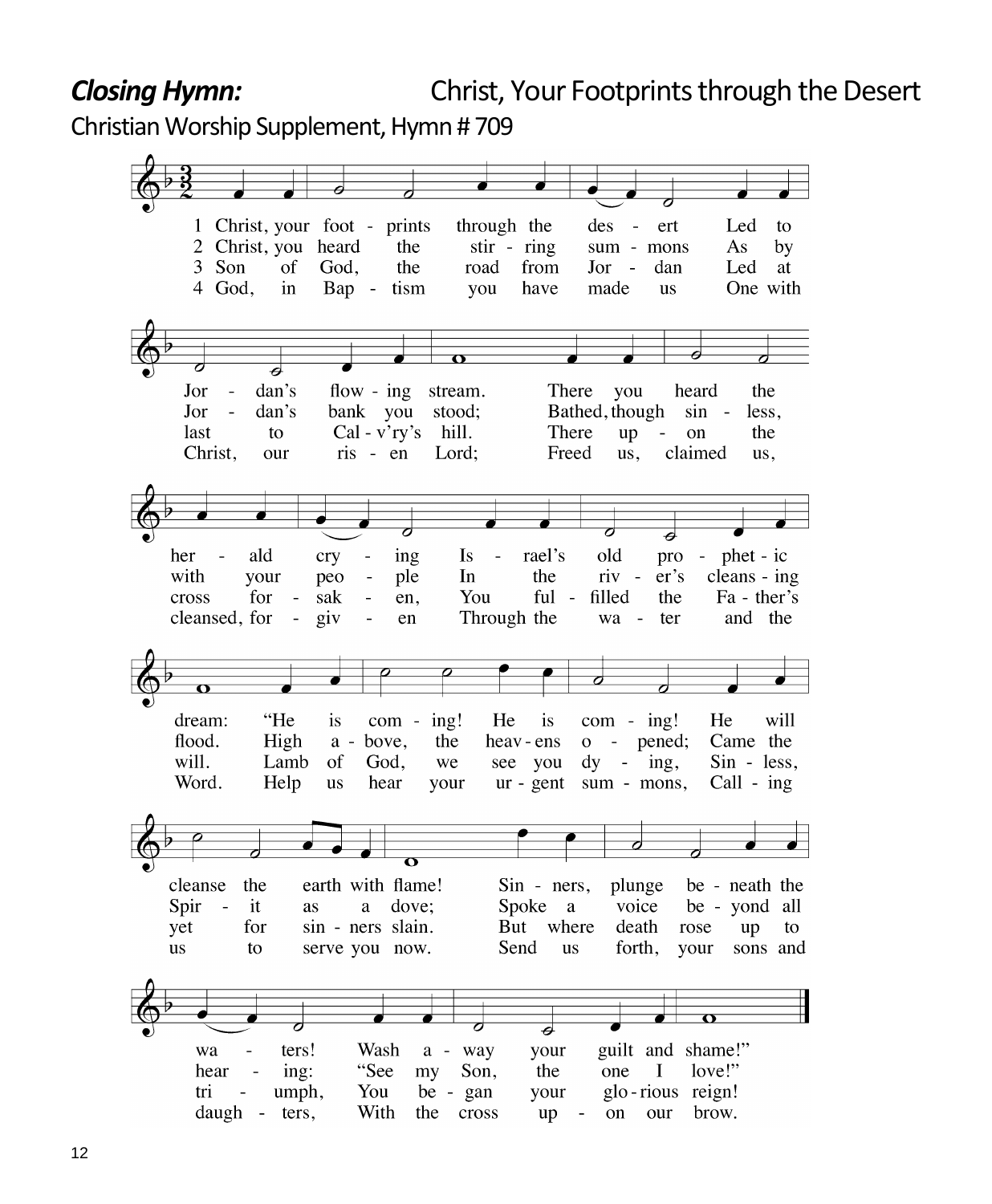#### **Our Father's Business**

| Today         | Preacher, Pastor Darin Aden                  |
|---------------|----------------------------------------------|
|               | Organ Today—Charmaine Wagner                 |
|               | Sunday School & Adult Bible Class at 9:15 am |
|               | No CREW today!                               |
| Mon. $1/10$   | Church Council Meeting at 6:30 pm            |
| Wed. 1/12     | Public School Confirmation Class at 3:30 pm  |
| Thur. $1/13$  | Basketball—4:30pm B-Boys, 5:30pm B-Girls,    |
|               | 6:30pm A-Boys at Stockbridge                 |
| January 14-16 | <b>B-Team Tournaments at MLHS</b>            |

#### **Sunday, January 9, 2022**

**SERVING YOU TODAY**—**8:00 am Ushers—**Dan/Jacob Bubolz, Gene Wagner, Eugene/Nathan Rosera, Jeff Doemel ■ **10:15 am Ushers—**Glen Behnke, Roger Bubolz, Dan Bratz, Jim Bubolz, Alex Bubolz, James Kenneke **■ Church Cleaners—**Arlie/Pat Olp, Mary Fenlon ■ **Flower Committee—**Jenny Janke & Judy Mangin **■ Communion Set-Up/Take-Down—**Suzanne Bubolz, Amanda Schrubbe & Michaela Bubolz.

**SERVING YOU NEXT WEEK—8:00 am Ushers—**Dan/Jacob Bubolz, Gene Wagner, Eugene/Nathan Rosera, Jeff Doemel ■ **10:15 am Ushers—**Glen Behnke, Roger Bubolz, Dan Bratz, Jim Bubolz, Alex Bubolz, James Kenneke **■ Church Cleaners—** Gary/Deb Bernhardt, Joe/Judy Hoyer ■ **Flower Committee—** Jenny Janke & Judy Mangin.

**OFFERING ENVELOPES—**Offering envelopes are located in the West Church office. We also have some Jr. Offering envelopes out if you would like to take one for your child/children.

**MINISTRY RESERVE FUND**—We have started a fund for our Second Pastor to help defray costs involved in adding another Pastor. If you wish to give to the Ministry Reserve Fund please place your offering in an envelope and clearly mark it as **Ministry Reserve Fund or 2nd Pastor Fund** and place it in the offering plate. A letter and commitment form has been sent to all members, please put your commitment form in the offering plate or in the "Church" in the West Church office.

**LWMS MISSIONS—**Monetary Gift boxes are located at each entrance. A total of \$35.00 was collected last month, and monies will be sent to LWMS designated toward East Asia Special Projects. Thank you!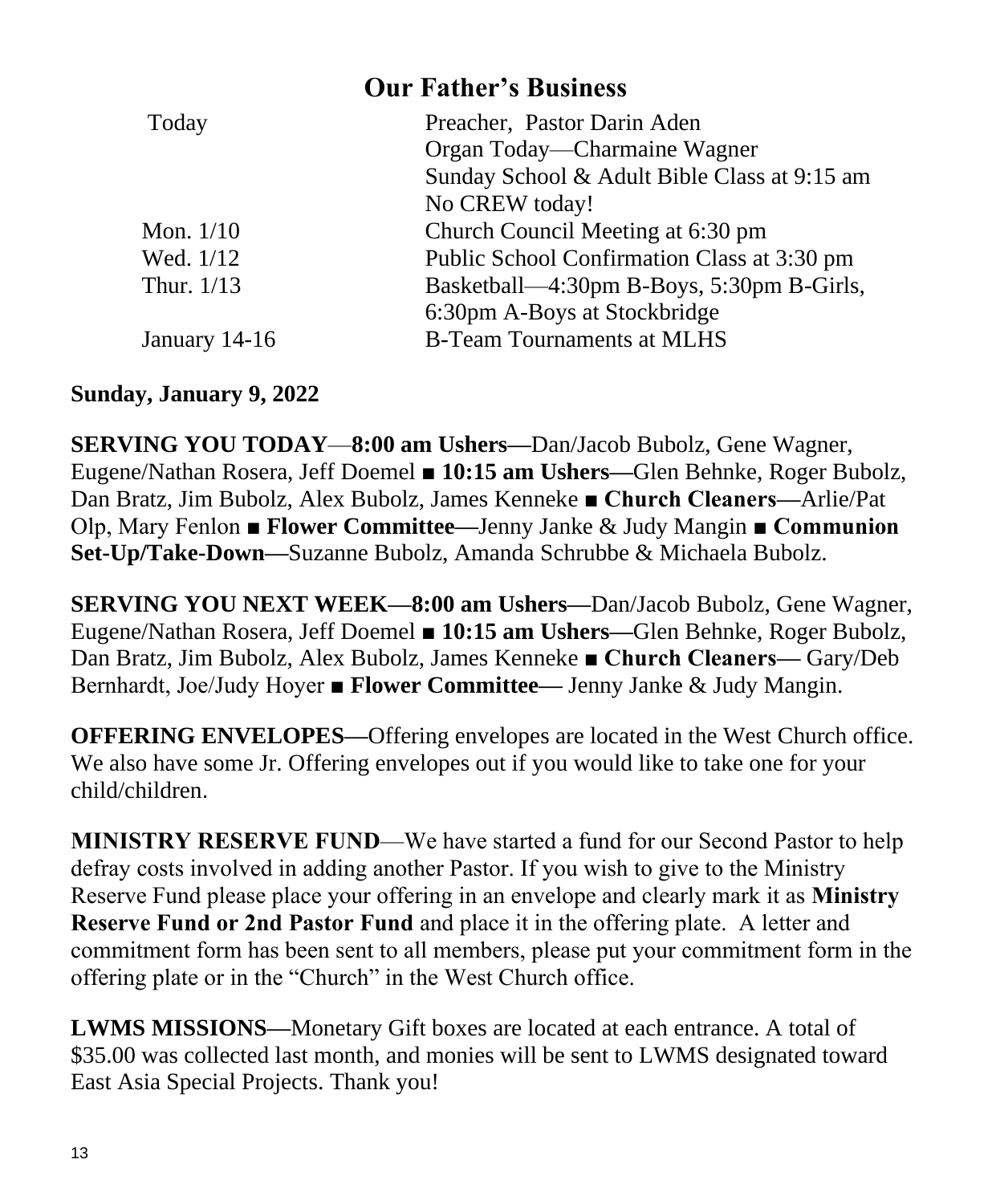**CREATION MUSEUM—**Trinity Lutheran, Brillion is hosting an Ark Encounter & Creation Museum tour April 25-29, 2022. The tour will be through Tom's Christian Tours and you will be traveling by Lamers Motorcoach. For more information or to sign up for the tour please contact Marcia Wendt—920-646-0063 or m.wendt@trinitybrillion.org. there is also some literature and registration sheets located on the table in the West Church office. Registration end date is March 1, 2022.

**MEMORIALS GIVEN—**The Maertz Family gave a gift to the Building Fund in memory of Ervin, Mary, Dennis and Todd Maertz. Thank you for your thoughtful gift!

**CHRISTMAS POINSETTIAS—**Thank you for all the lovely poinsettias donated by our congregation! Take along your poinsettia(s) after the worship service today, **please don't forget to leave behind the trays that the poinsettias are placed in.** There are plastic bags and cardboard trays left in the West Church office to transport your plants home safely.

**EARLY CHILDHOOD PROGRAM PREVIEW—**The SJSJ Early Childhood program will hold two previews for prospective students. Please invite anyone who might be interested. On **January 24th and 26th at 6 PM**, families with children who will turn 3, 4, or 5 by September 1, 2022 are invited to meet the teachers, tour the building, and learn more about our early education program. If you would like a brochure to hand to a neighbor or family member or friend--stop in the school office. Contact Karla Aden at [kaden@stjohnstjames.com](mailto:kaden@stjohnstjames.com) for more information.

**VOTERS' MEETING—**The Ministry Planning voter's meeting will be held on January  $23<sup>d</sup>$  at 9:00 between services. Items on the agenda include: 1) Cemetery Association meeting 2) Election of church council members 3) Second Pastor, When do we start calling? 4) Call for Principal Administrative Time 5) Copy machines 6) 1961 addition heating system 7) Ministry Plans.

Nominees for church council are: President, Daniel Duchow\*; Treasurer, Jeff Doemel\*; Secretary, Randy Waack\*; Buildings and Grounds, James Kiesow\*; Elders, Brian Bubolz\*; Spiritual Growth, Jeff Schneider; Administrative Secretary, Gary Bernhardt; Worship, Randy Denor; Evangelism, Corey Marohn; Stewardship, Rodney Bubolz; Charities Treasurer, Arlie Olp and Chuck Kiehn; CEC Chairman, Brad Busse and Shawn Behnke. \* denotes council member is running for another one year term.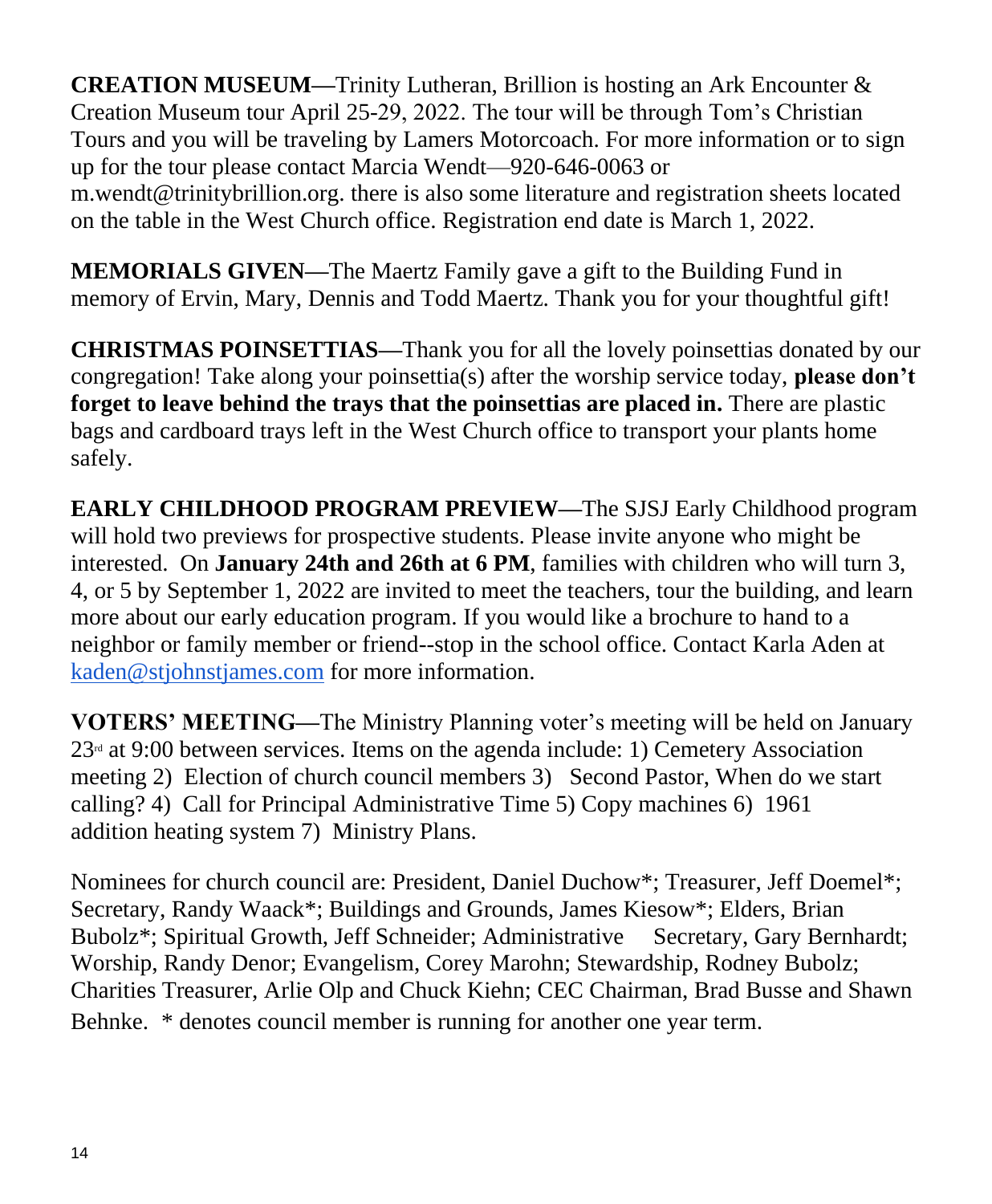**CHURCH COUNCIL MEETING—**There will be a Church Council Meeting at 6:30 pm on Monday, January 10. This meeting will be held as a "Virtual" meeting. Thank you!

**USHERS' MEETING—**There will be an usher meeting on January 16th at 9:00am in the sanctuary to go over a few changes to the usher duties. The edited usher duties list will be sent out to all head ushers and copies will be available in the west office. Head ushers are asked to attend and usher team members are welcome as well.

**LENTEN SIGN-UP MEALS—**We are bringing back Lenten meals this year. There will be a signup sheet in the west office for groups to volunteer to prepare and serve during the Lenten season.

## **Grow in Grace**

 Grow in Grace, the Seminary's continuing education division, began offering retreats in 2012. Retreats are held for those marking 3 years since Seminary graduation, for those celebrating 10 years in the ministry, for those celebrating 25 years in the ministry, and for those who are marking 35 years in the ministry. The retreat is meant to be a time of ministry refreshment, not only celebrating the milestone, but also giving encouragement through worship and Bible study, and providing opportunity to reconnect with peers.

 Pastor Aden is celebrating 25 years in the ministry this year. He and his Seminary class has the opportunity to attend the retreat this year. Pastor and Karla would like to attend this retreat. Pastor Aden will get a chance to see a lot of his classmates that he hasn't seen in a long time.

 The Celebration of Ministry retreat will be held from April 25 through April 27 in San Antonio, Texas. The cost of this retreat for Pastor and Karla will be around \$1700.00 depending on the cost of airfare.

The council has decided that this would be a very nice  $25<sup>th</sup>$  Anniversary gift for Pastor Aden from the congregation. We are asking our members if they would like to contribute toward this gift for Pastor and Karla. This would be a very good way of saying thank you to Pastor and Karla for everything that they do for our congregation and our Lord.

If you would like to contribute, please mark your envelope " Pastor Retreat" and put it in the offering plate.